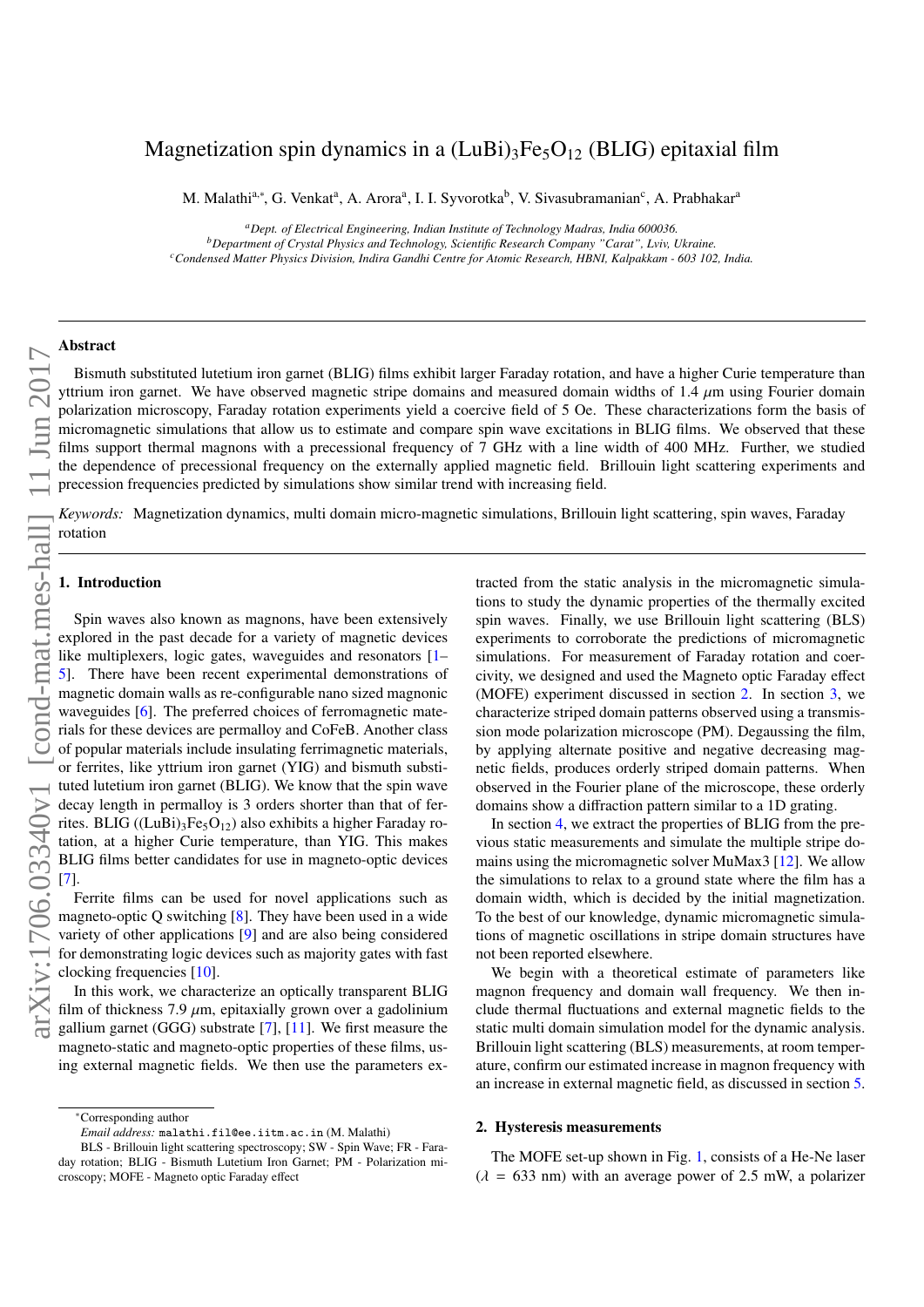and an analyzer, and a power meter with a measurement range of 50 nW - 50 mW. We use a pair of electromagnets with a maximum magnetic field of  $\pm 600$  Oe to provide the external magnetic field. The procedure to obtain the Faraday rotation



Fig. 1. MOFE experimental setup to measure Faraday rotation

 $(\theta_F)$  from the film as a function of the applied magnetic field  $(\mathbf{H}_{app})$  is as follows:

• We first obtain the change in transmitted optical power  $(P_{tr})$  as a function of analyzer angle  $(\theta_{an})$ . This will follow Malus' law

$$
P_{\text{tr}} = P_0 \cos^2(\theta_{\text{an}} + \phi), \qquad (1)
$$

The values of  $P_0$  and  $\phi$  account for any misalignment and absorption that occur in the setup. The variation in transmitted power is shown in Fig. 2.



Fig. 2. Transmitted optical power as a function of rotation of analyzer angle. The dashed line shows a fit to  $(1)$ .

• We then measure the variation of  $P_{tr}$  with an applied magnetic field and map this to a variation in Faraday rotation angle using  $(1)$ . This variation is shown as the hysteresis loop in Fig. 3.

The film shows low coercivity of ∼ 5 Oe, which indicates that the magnetization lies in the plane of the film. The film also shows a low remanence of 15  $\%$  of  $M_s$  which is consistent with soft magnetic materials.



Fig. 3. Hysteresis loop of the film obtained by Faraday rotation.

#### 3. Domain imaging using polarization microscopy (PM)

We use polarization microscopy to observe the spatial orientation of the magnetic domains in these ferrite films. The setup consists of a transmission mode optical microscope with two linear polarizers in a cross axis polarizer-analyzer configuration. The light from a tungsten halogen lamp, after passing through the polarizer is incident on the sample and collected using a 20x objective. The analyzer, which is in a cross axis configuration placed after the objective in the optical path, diminishes the direct transmission and obtains the dark field images which is captured by a CCD camera. In Fig. 4 the images obtained show stripes of alternating intensity patterns attributed to domains of opposite in-plane magnetization, resulting from a differential Faraday effect.

We observed uniformly magnetized domains along the inplane easy axes. With the film thickness in microns, domains should be separated by straight parallel Bloch walls. In the absence of any externally applied field, and when the film is demagnetized, we observed that the total volumes of the two sets of domains were equal, and the walls were equally spaced. The spacing of the walls is governed by a host of competing factors. The exchange and anisotropy energies of the walls favour wide domains while the dipolar energy of the domains favours closely spaced walls. The spacing of the walls is a compromise between these effects to achieve minimum energy state [13]. This was evident on the application of a magnetic field to the demagnetized films in a direction parallel to the domains. With an increase in magnetic field, each domain experiences a torque that tends to turn it in the direction of the applied field. As a result, the exchange energy increases and domains grow wider, finally becoming single domain at  $\approx$ 100 Oe.

We can infer the average domain width from PM images using a Fourier spectrum of the scan along the black dotted line in Fig. 4(a). The Fourier spectrum of the scan in Fig. 4(b), shows a single peak giving us a period of domain  $\lambda_{\text{DW}} = 2.8 \,\mu\text{m}$ . Since one period in Fig. 4(a) consists of oppositely aligned domains, this gives us a domain width of  $\delta = 1.4 \,\mu\text{m}$ .

The Fourier domain image of the sample, as shown in Fig. 5(a) is viewed by placing a concave lens in the optical path of the microscope after the analyzer. The multiple spots correspond to diffraction orders from the magneto-optical grat-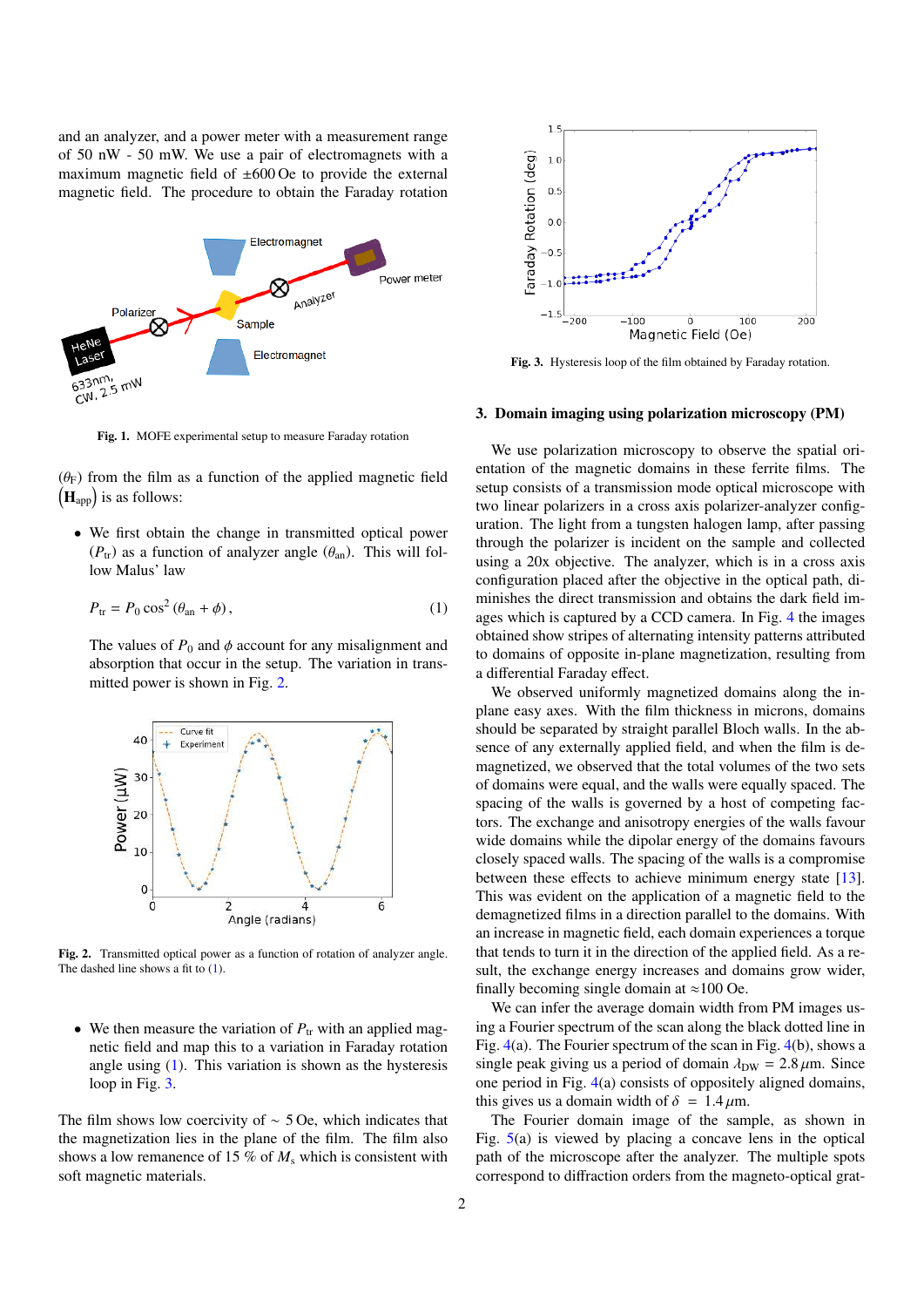

Fig. 4. (a) Domain images of the sample obtained by polarization microscopy. Red and white regions correspond to alternating domain patterns. (b) Fourier transform along the black dotted line in (a). The peak corresponds to a domain period of 2.8  $\mu$ m and a domain width of 1.4  $\mu$ m.



Fig. 5. (a) Fourier plane image of the domain images obtained by inserting a lens in the ray path in the microscope. The different spots correspond to diffraction orders due to a magneto-optical grating formed by the domains. (b) The 'fork' domain patterns obtained in the film indicate a change in the alignment of the magnetization.

ing formed by the alternating domains which are similar to the diffraction patterns obtained from bi-periodic stripe domains [14]. We observed a rotation of the diffraction orders on changing the direction of magnetic field which has been discussed elsewhere [15]. We also observe 'fork' domain patterns shown in Fig. 5(b) in our films, which mark regions where the alignment of the domains changes significantly. These alignment changes may happen due to a variety of reasons such as structural deformities or local stray field variations. The analysis of these fork domains and their application is an ongoing work.

### 4. Multi domain simulations

The film, shown in Fig.  $6(a)$ , has the same shape and thickness as that of the BLIG film with the in-plane dimensions scaled to ensure that the simulation does not become computationally prohibitive. We use a GPU accelerated micromagnetic package MuMax3 to simulate the multi domain state. The cell size chosen for the simulation is 50  $\times$  50  $\times$  50 nm<sup>3</sup>, that is higher than the exchange length of BLIG (13 nm) but is sufficient to resolve the magnetization dynamics of the structure. A further reduction in cell edges, to 45 nm, did not affect the magnon frequency. We consider the parameters of BLIG to be: saturation magnetization ( $M_s$ ) as  $1.27 \times 10^5$  A/m [7], uniaxial anisotropy constant  $(K)$  as  $5.9 \times 10^3$  J/m<sup>3</sup> [16], exchange constant (*A*) as  $4 \times 10^{-12}$  J/m, [17].

At the beginning of the simulation, the magnetization in the system is set in a stripe domain state and then allowed to relax. In the relaxed ground state, shown in Fig.  $6(b)$ , we observe that



Fig. 6. (a) A schematic of the structure under study. The thickness was kept at  $7.9 \mu$ m. (b) The ground state of the film showing multiple domains along the width of the sample. The edges show flux closure domain states which are visible in the zoomed inset figure.

the striped domain state is still preserved and that flux closure magnetization states appear close to the edges. This is due to higher demagnetization fields close to these edges. We measure a domain width  $\delta_{sim} = 1.4 \,\mu\text{m}$ , approximately the same as that reported in section 3. We also repeated the simulations with a different initial conditions to obtain domain widths of  $0.45 \mu$ m.

#### 5. Dynamic analysis of BLIG films

Dipolar magnons are observed to have wavelengths between several microns and millimeters [18] while the localized thermal exchange magnons have wavelengths in nanometers. The frequency of these exchange magnons depends very strongly on the local magnetization. Thermally induced magnetization gradients were studied using BLS measurements of the local frequency [19]. The orientation of the magnetization in each domain, and the domain size, are determined by the balance between crystal anisotropy, magnetoelastic energy, domain wall energy and magnetostatic energy.

### *5.1. Frequency of oscillation of magnons*

A magnetic sample when incident with a laser beam of power 10 - 20 mW has negligible local heating and this cannot affect the magnetization dynamics. However, the incident photons are inelastically scattered due to thermal magnons which exist even at room temperature. Light scattering from thermal magnons in YIG have been observed earlier using visible laser light [20].

The wavevector of these magnons, in a backscattering geometry, is given by,  $k_m = 4\pi n/\lambda_0$ , where *n* is the refractive index of the material at the wavelength  $\lambda_0$  of the incident light. For calculations, we used  $n = 2.44$  at  $\lambda_0 = 532$  nm, (used in experiments later) [21]. We calculated the wavevector of the magnons,  $k_{\text{m}} = 57 \ \mu \text{m}^{-1}$  and the corresponding wavelength  $\lambda_{\rm m}$  = 110 nm, which indicates that these are thermal exchange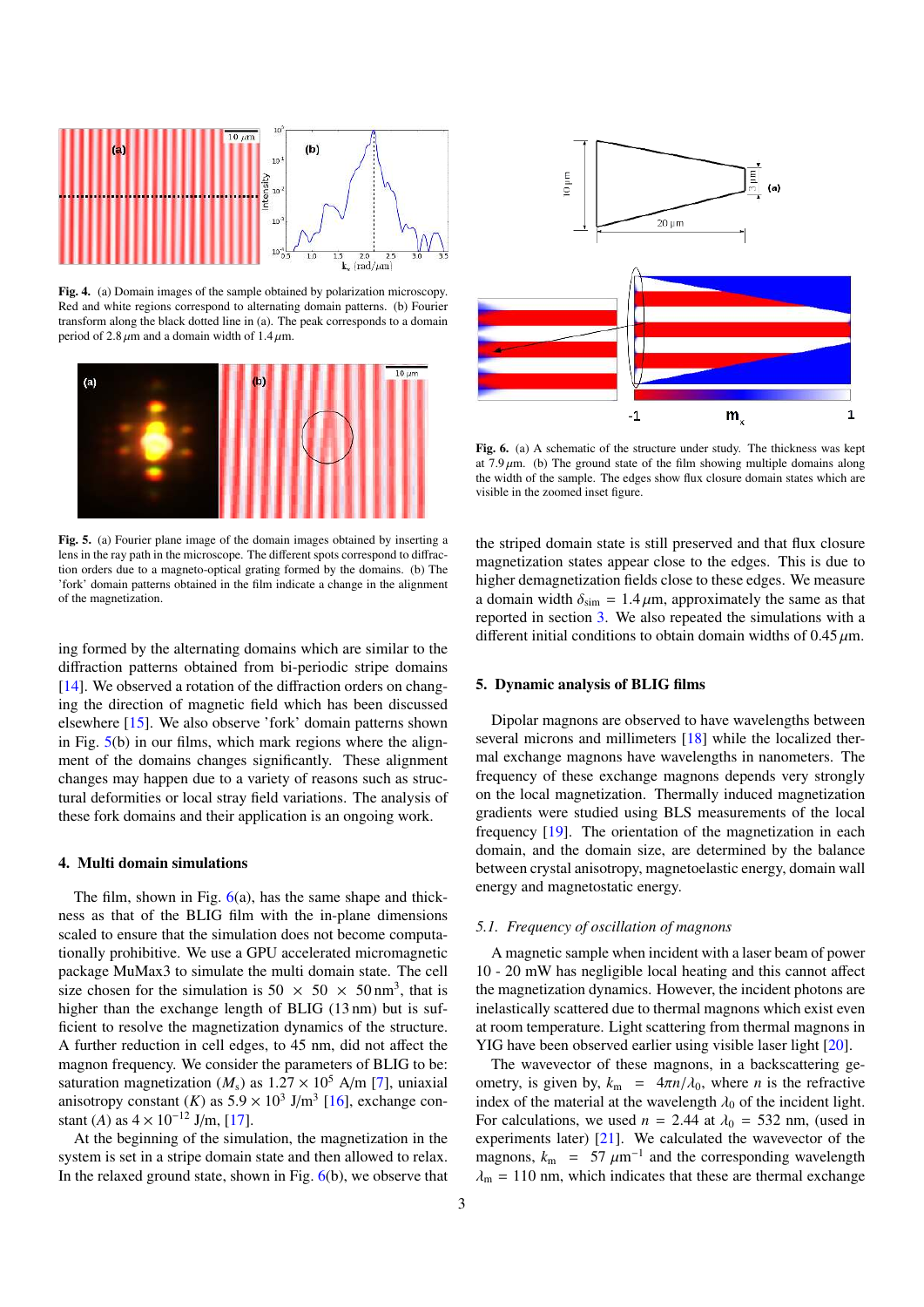magnons. The dispersion relation of these magnons in the exchange limit is given by [22],

$$
\omega_{\text{MAG}}^2 = \omega_0(\omega_0 + \omega_{\text{M}}) \tag{2}
$$

where,

$$
\omega_0 = \gamma \mu_0 (H_0 + H_{\text{ani}} + H_{\text{demag}} + H_{\text{exch}}) \text{ and}
$$
  

$$
\omega_{\text{M}} = \gamma \mu_0 M_s
$$

 $H_0$ ,  $H_{\text{ani}}$ ,  $H_{\text{demag}}$  and  $H_{\text{exch}}$  are the applied magnetic field, anisotropy field, demagnetization field and exchange field respectively. In the absence of an external magnetic field, i.e.,  $H_0 = 0$ , we obtain the magnon frequency of 8.4 GHz.

#### *5.2. Frequency of oscillation of domain walls*

At room temperature, domain walls can also oscillate due to the thermal energy ( $E_{Th}$  = 77.6 meV). The nature of these oscillations is determined by an effective mass density of the wall and a restoring force generated by an externally applied field and demagnetization fields. The domain wall mass density is a property of the structure of the moving domain wall. The domain wall resonance frequency is given by [23]

$$
\omega_{\text{DWR}} = \sqrt{\frac{\Gamma \mu_o M_s^2 A}{m \chi_{\text{in}}}}
$$
(3)

where,  $\Gamma = \frac{4}{3}$  for parallel Bloch walls, *m* is Bohr magneton, and the initial susceptibility  $\chi_{\text{in}} = 4.25$ . Using these values, we obtain  $\omega_{\text{DWR}} = 46$  MHz, which is approximately an order less than the thermal magnon frequency.

#### *5.3. Dynamic simulation*

Having calculated the theoretical values for  $\omega_{\text{MAG}}$  and  $\omega_{\text{DWR}}$ , we simulate the magnetization dynamics in the film, where we introduce thermal fluctuations due to room temperature. Mumax3 simulates finite temperature via a fluctuating thermal field [24], which is applied over the film and the system is allowed to relax. The simulation is run for 20 ns which was enough for the dynamics to reach steady state. At room temperature, we observe deviations in the magnetization of the film from its ground state as shown in Fig. 7. The domain walls between the stripe domains remain intact in almost the entire cross section of the film. Also, the highest fluctuations are observed in the flux closure domains near the edges, which form a periodic pattern. We then vary the magnetic fields applied along the easy axis and observe their effect on the precession frequency of magnons in the BLIG film.

#### *5.4. Brillouin light scattering spectroscopy (BLS)*

The inelastic scattering of photons by elementary excitations has proved to be a powerful tool for the study of magnetization dynamics [25], [26], [27]. Photons scattered with higher (lower) energy than that of the incident one constitute anti-Stokes (Stokes) component of BLS. Our BLS spectrometer consists of a tandem Fabry-Perot interferometer and a laser source of wavelength 532 nm and average power 400 mW. To prevent



Fig. 7. Room temperature driven fluctuations in the film showing small changes in the striped domain state. Large variations occur close to the edges in the flux closure domains.



Fig. 8. : BLS spectra for varying magnetic fields showing the Stokes and anti-Stokes components.

any local heating by the laser, the incident optical power on the film is brought down to 50 mW across a spot of size 30 - 40  $\mu$ m using external optics. We observe the BLS scattering peak for a zero applied magnetic field at approximately 7 GHz which is of the order of the theoretically calculated value for the oscillations of thermal magnons in Fig. 8. We then vary the magnetic field and observe its effect on the thermal magnon spectra. The obtained spectra in the figure shows two sets of peaks corresponding to the Stokes and the anti-Stokes components. The frequency range of our BLS spectrometer has a lower limit of 1 GHz. As this is much above the theoretically calculated  $\omega_{\text{DWR}}$ , we could not record domain wall oscillations. The linewidth of the Brillouin peaks is of the order of 400 MHz which is indicative of the low damping present in these materials.

#### *5.5. Comparison of simulation and experimental studies*

The oscillation frequencies predicted by the simulations for varying domain widths ( $\delta$ <sub>sim</sub>) of 1.4  $\mu$ m and 0.45  $\mu$ m and those observed experimentally in BLS for different applied magnetic fields are compared in Fig. 9. At zero applied field, when we allow the multi domain simulations to relax with a  $\delta_{sim}$ of 1.4  $\mu$ m the oscillation frequencies differ from the observed experimental values by almost 25%. The deviation with experiments reduces to less than 2% when we use domains with